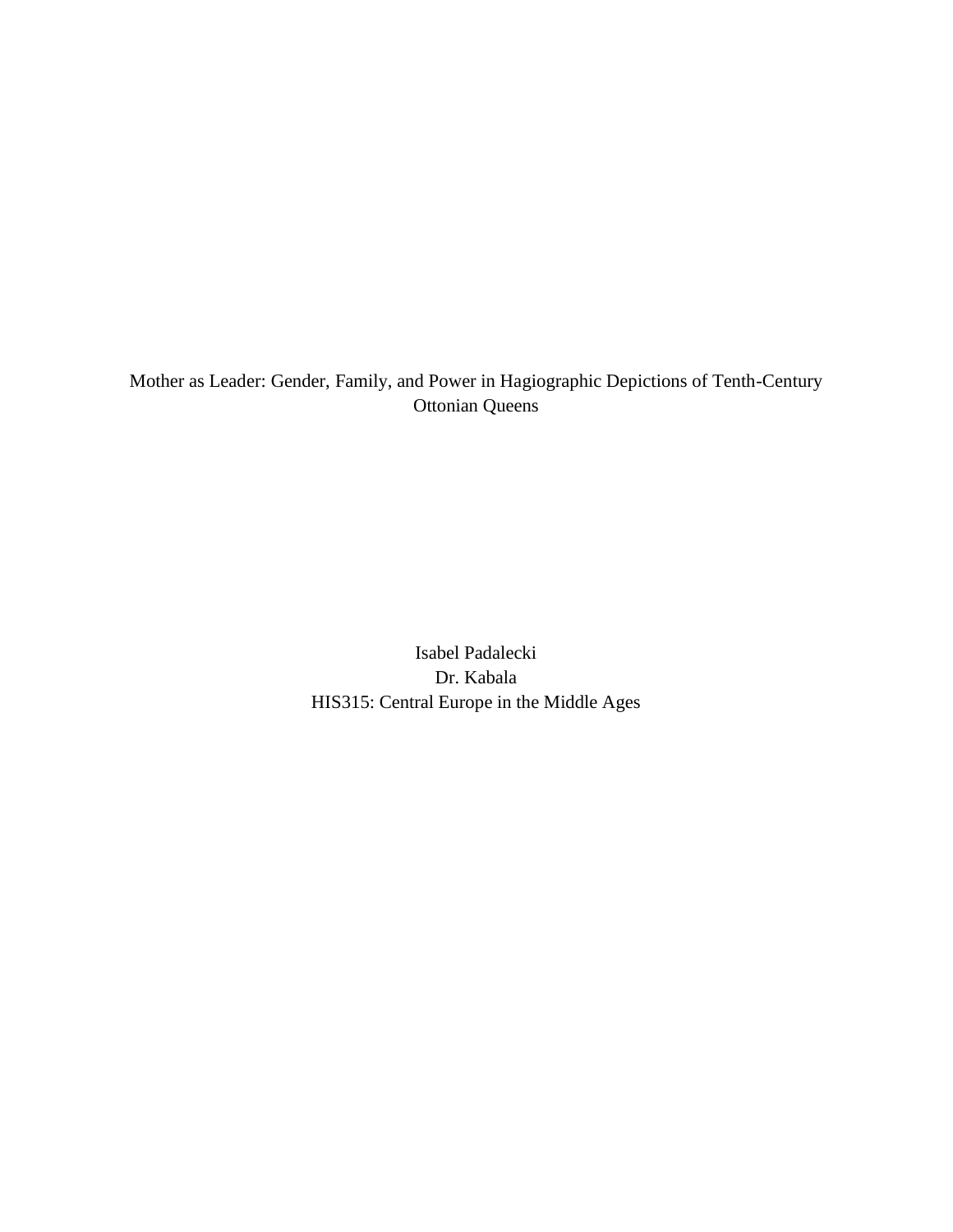Many students and scholars of Central Europe during the Middle Ages recognize the relevance of hagiography as an important textual genre during this time and location. Religious authors crafted these biographical texts as part of a long tradition in the European Christian world, creating them with the intent to present, preserve, and educate broad audiences about the lives, good deeds, and exemplary religious practices of saintly figures of both sexes in the hopes that all sorts of readers would emulate their holiness.<sup>1</sup> Although most hagiographic texts contain certain elements, such as reference to Christian ideals and texts, episodic structure, the performance of miracles, and didactic tone, many hagiographies present unique, complex, and nuanced social ideas and literary tropes indicative of the local sociopolitical and historical context in which they were crafted, including ideas about gender, femininity, and power. This is especially true of the three hagiographic texts which will be considered in this essay: *The "Older" Life of Queen Mathilda, The "Later" Life of Queen Mathilda,* and *The Epitaph of Adelheid*.

The authors of these texts all lived and worked during the tenth and early eleventh centuries in Ottonian Germany, a period during which the Liudolfing dynasty reigned supreme after rising to power among several families of Dukes that held power in the early Ottonian world. The texts center on the holy and venerable lives of two notable Ottonian queens: Queen Mathilda, wife of King Henry I, and Queen Adelheid, wife of King Otto I and grandmother of and regent for the young King Otto III.<sup>2</sup> These three texts, generally following conventions of the genre of hagiography, primarily focus on the lives, good deeds, and Christian practices of Mathilda and Adelheid, praising them as exemplary leaders in sanctity who represented ideal

<sup>1</sup> Sean Gilsdorf, "Introduction," in *Queenship and Sanctity: The Lives of Mathilda and the Epitaph of Adelheid* (Washington, D.C.: The Catholic University of America Press, 2004), 1.

<sup>2</sup> Gilsdorf, XVI; Phyllis Jestice, *Imperial Ladies of the Ottonian Dynasty: Women and Rule in Tenth-Century Germany* (London: Palgrave Macmillan, 2018), 2.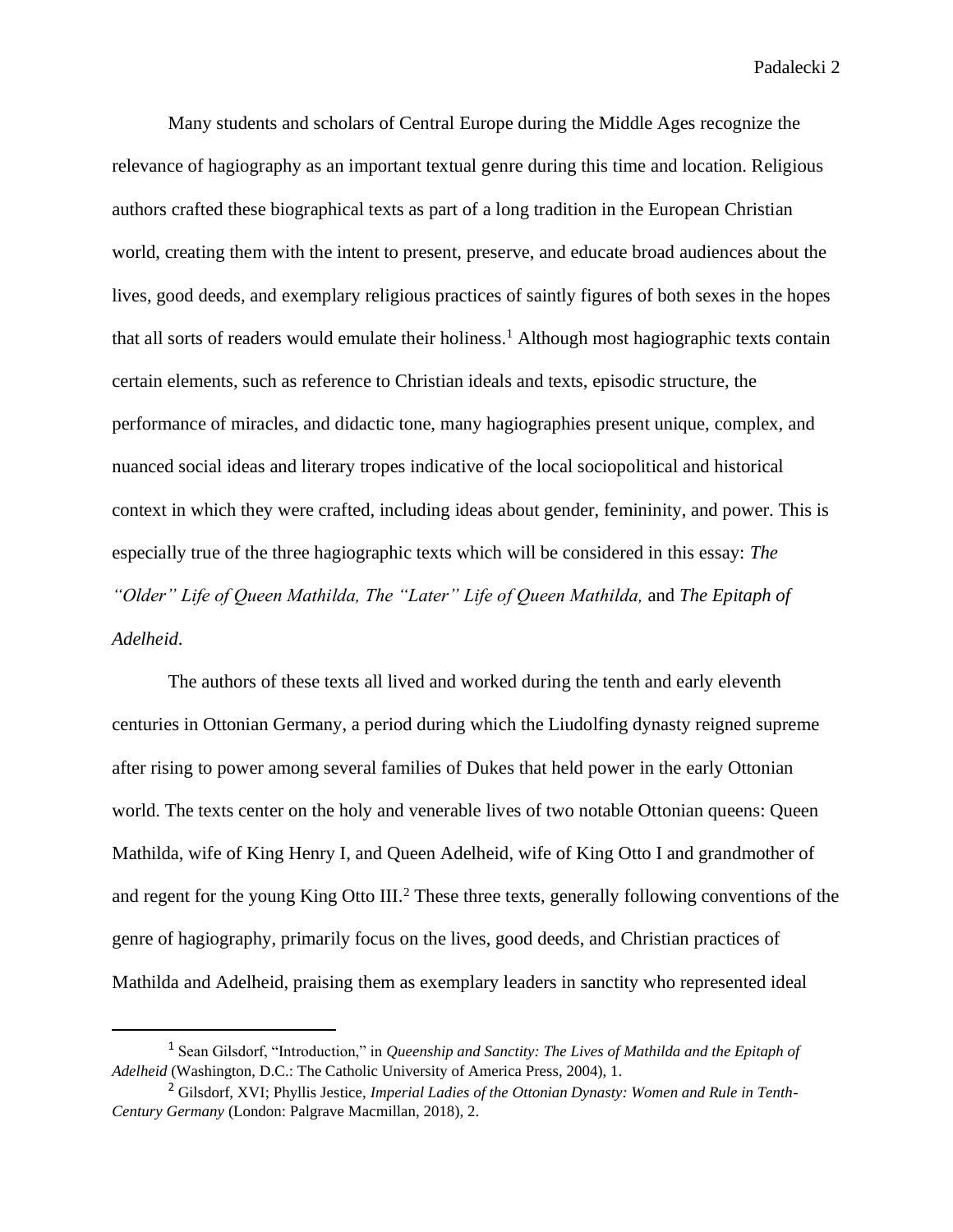Christians in the Ottonian world. *The "Older" Life of Queen Mathilda* and *The "Later" Life of Queen Mathilda* both generally tell the same story of Queen Mathilda's life, the latter representing a longer rewriting of the original. Though the authorship and exact date of creation for these texts are unknown, many scholars speculate that a nun or abbess from the Saxon convent of Nordhausen, established by Mathilda in 960, authored these texts.<sup>3</sup> Further, scholars estimate that *The "Older Life" of Queen Mathilda* was published around 973/4, and *The "Later Life" of Queen Mathilda* was published at the earliest around 1002/1003.<sup>4</sup> *The Epitaph of Adelheid,* on the other hand, was certainly written by Odilo, abbot of the famed monastery of Cluny and former student of Adelheid's religious mentor and close friend Maiolus, after the death of King Otto III in 1002.<sup>5</sup>

These texts, emerging from highly respected religious institutions that held close relationships to the queens which they discuss, and, in the case of the *Lives* of Queen Mathilda, written at the command of and with the approval of either King Otto I or King Henry II, are reliable sources of information regarding sacred and secular ideas about gender and power in tenth-century Ottonian society.<sup>6</sup> Sean Gilsdorf specifically depicts these texts as historical sites through which we can learn about ideas of gender and power because of the unique way in which these queens are textually sanctified by these religious authors. He contends that, within these texts, Mathilda and Adelheid are portrayed as possessing an idealized form of sacredness referred to as "royal sanctity," meaning the power they possessed as public figures was

<sup>&</sup>lt;sup>3</sup> Gerd Althoff, "Der Sachsenherzog Widukind als Mönch auf der Reichenau. Ein Beitrag zur Kritik des Widukind-Mythos," *FmS* 17 (1983): 251-79; Patrick Corbet, *Les saints ottoniens: Sainteté dynastique, sainteté royale et sainteté féminine autour de l'an Mil* (Sigmaringen: Thorbecke, 1986); Gilsdorf, 16; Emily van Houts, "Women and the Writing of History in the Early Middle Ages: The Case of Abbess Mathilda of Essen and Aethelweard," *Early Medieval History* 1(1992), 53-68.

<sup>4</sup> Gilsdorf, 18-20.

 $5$  Gilsdorf, 22.

<sup>6</sup> Gilsdorf, 71-88.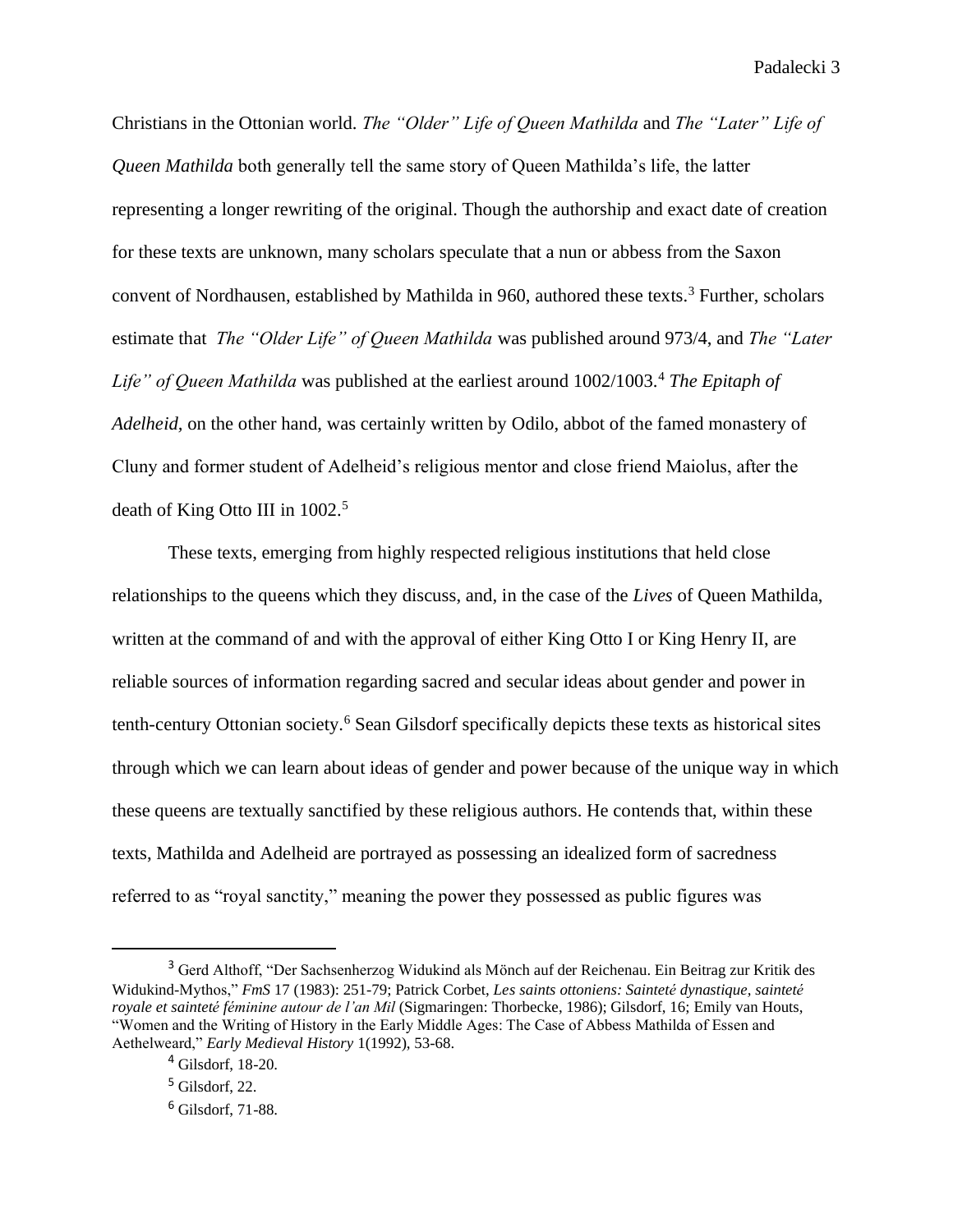enhanced, rather than diminished by, their secular duties as queens, wives, and mothers.<sup>7</sup> Therefore, though these texts are first and foremost religious, Gilsdorf demonstrates how they can also reveal much about common ideas about gendered expectations regarding the kinds of power held by and roles fulfilled by Ottonian women in the family, the royal throne, and the spaces in which they intersected in the lives of holy queens.

Other scholars have also used these texts among other historical accounts and artifacts from the Ottonian world to analyze gendered ideas about power. Phyllis Jestice, for example, affirms Gilsdorf's claim that the portrayals of these royal women can be read as exemplar iterations of virtues that Ottonian society believed could and did exist naturally in many women who held royal, sacred, and familial power. Further, Jestice argues against existing literature that has deemed tenth-century Ottonian society a "golden age" of true equality for Ottonian women;<sup>8</sup> rather, she demonstrates that while women were understood as intellectually capable and valued as contributors to public society, they were still seen as beings who should generally be subordinate to men and who were primarily able to access power through their relationships to powerful men.<sup>9</sup> Jestice posits that royal women, in particular, were seen and portrayed as notquite-equal partners in royal power with their kingly husbands, capable of leading if the need arose but still generally expected to "play a subsidiary role."<sup>10</sup>

Despite this overall argument, Jestice does point out several spheres in which royal women were able to access somewhat autonomous political power, especially in their role as

<sup>7</sup> Corbet; Gilsdorf, 1.

<sup>8</sup> Cristina La Rocca, "Pouvoirs des femmes, pouvoir de la loi dans l'Italie lombarde," in *Femmes et pouvoirs des femmes à Byzance et en Occident (VIe–XIe siècles)*, ed. Stéphanie Lébecq (Villeneuve-d'Ascq: Centre de recherche sur l'Histoire de l'Europe du Nord-Ouest, 1999), 37-50.

 $9$  Jestice, 1-17.

 $10$  Jestice, 4.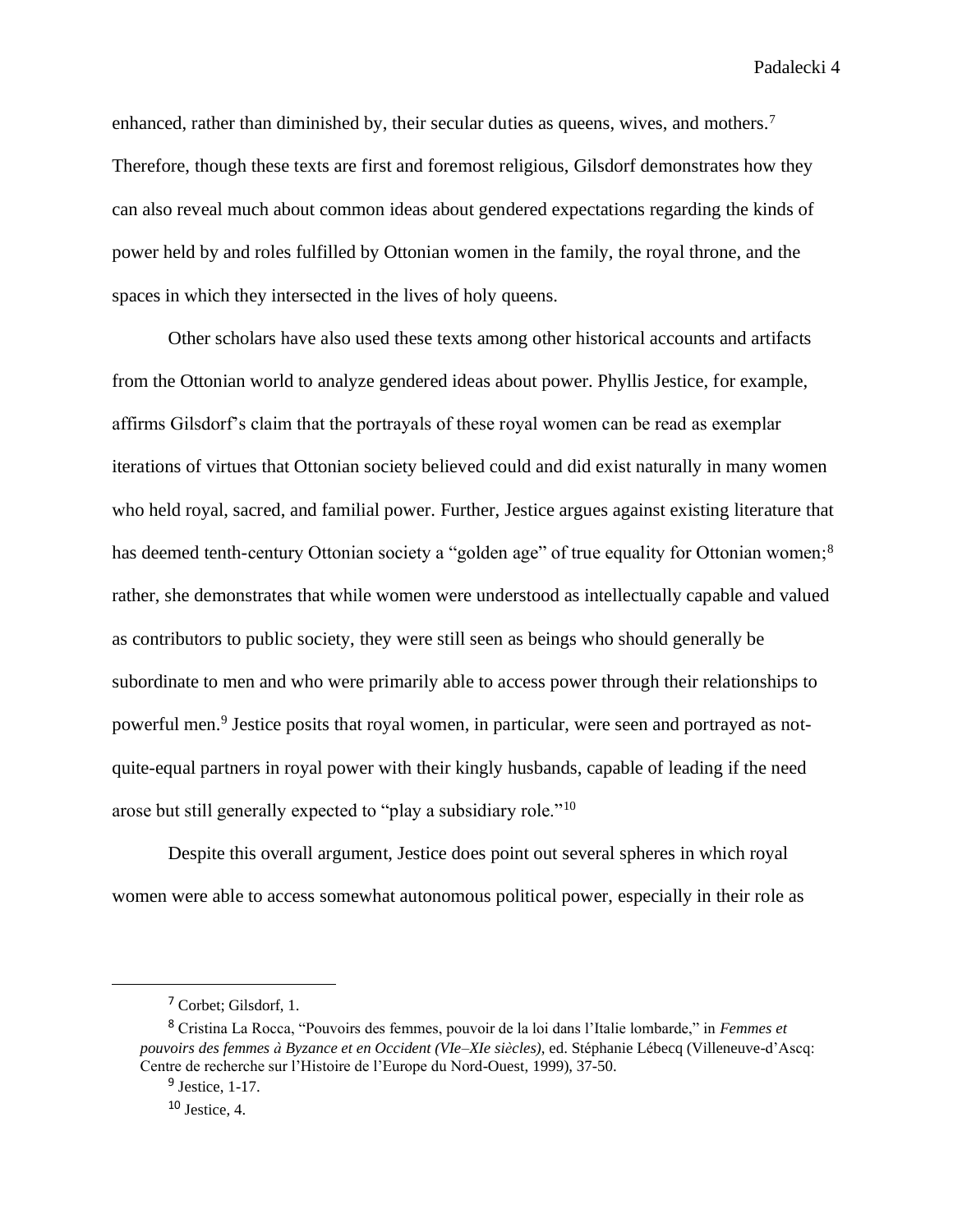counsel to the king.<sup>11</sup> Jestice points out that through their familial relationships as wives and mothers of kings, these royal women were at times able to access secular and royal governing power, even sometimes serving as regents on behalf of young male heirs to the throne.<sup>12</sup> This idea of accessing power *through*, rather than *despite*, familial relationships to ruling men is also supported by historians Anneke B. Mulder-Bakker and Mireille Madou. In their analysis of textual and iconographic representations of medieval female saint figures, including Queen Mathilda, Mulder-Bakker and Madou discuss the existence of a societal figure called the "holy mother" in medieval Europe. They describe this group as constituted of a broad range of medieval women whose "public role in society was based on their status as spouse and mother."<sup>13</sup> These holy mothers were therefore able to gain public power, acclaim, and praise through and utilizing societal ideas about their proper gendered roles within the family as caretaker, doting wife, and caring mother. Like Gilsdorf, Mulder-Bakker and Madou identify Queen Mathilda as one such woman, discussing how medieval authors consistently depicted her as one whose power, sanctity, and wisdom were affirmed and exercised through her portrayed roles as a loving and dedicated mother and wife.

This historiographical context makes clear the important connections between medieval portrayals of familial power and portrayals of how royal power was exercised by holy queens like Mathilda and Adelheid. Gilsdorf, Mulder-Bakker and Madou, and Jestice alike all contend that the power portrayed in the lives of Mathilda and Adelheid existed firmly at the intersection of royal, secular duties and gendered roles and expectations within the family. They affirm that

 $11$  Jestice, 31.

<sup>12</sup> Jestice, 235-264.

<sup>13</sup> Anneke B. Mulder-Bakker and Mireille Madou, "Introduction," in *Sanctity and Motherhood: Essays on Holy Mothers in the Middle Ages,* ed. Anneke B. Mulder-Bakker (New York: Routledge, 1995), 4.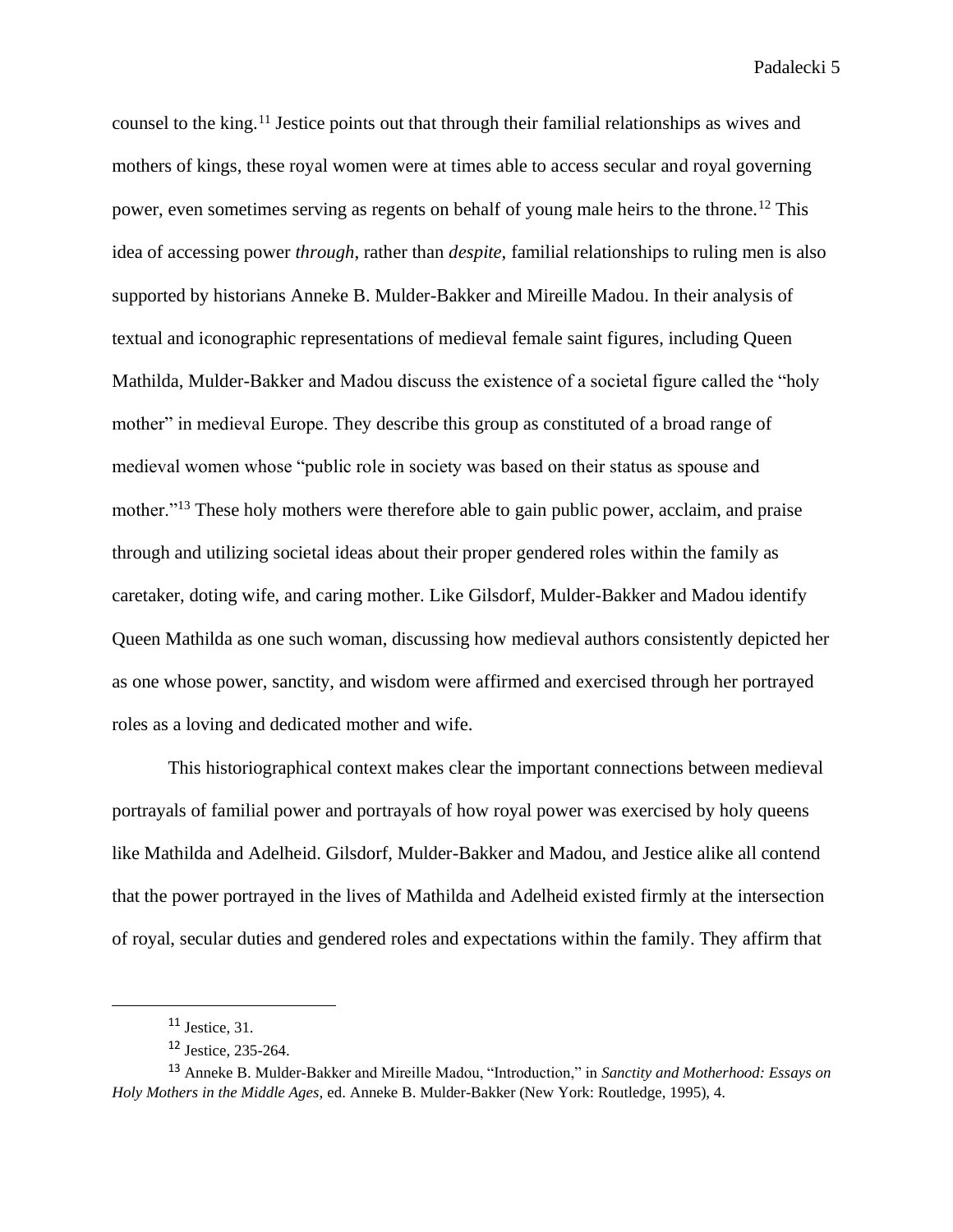the family was a site and textual trope through which gendered power was articulated, conceptualized, and executed. This scholarly consensus, along with the didactic and religious institutional background of the hagiographic texts considered by these historians, further emphasizes the importance of and potential conclusions to be drawn from textual portrayals of enmeshed notions of family and power in the lives of Adelheid and Mathilda. The existing historiography therefore demonstrates that these texts are powerful sources through which historians can analyze the expectations of womanhood and power broadly understood as normal, natural, and ideal in Ottonian society.

In this essay, I will utilize hagiographic depictions of the lives of Queen Mathilda and Queen Adelheid to deepen the existing historiography of gendered power in the Ottonian world, analyzing how these textual depictions of Mathilda and Adelheid's familial roles reveal Ottonian ideas regarding the natural and ideal exercise of royal, political power by women. Building off of Gilsdorf's conceptualization of royal sanctity, I will analyze how these texts portray female power through exploring and evoking ideas related to familial roles and interactions. I will argue that these textual portrayals of motherhood and wifehood, especially those related to Mathilda and Adelheid's roles in raising and reproducing a pure lineage of kings, providing counsel to the king, and serving as mother-like figures to their subjects, serve as representational sites in which royal women are depicted without controversy as directly exercising royal power and authority that was at times greater than that of or able to directly influence the king. I will further argue that these representational sites demonstrated and contributed to the normalization and even idealization of the exercise of independent power by women within Ottonian society, especially royal women with access to political resources and wealth. Additionally, I will posit that these didactic and institutionally sanctioned texts were reflective of broad societal ideals, and therefore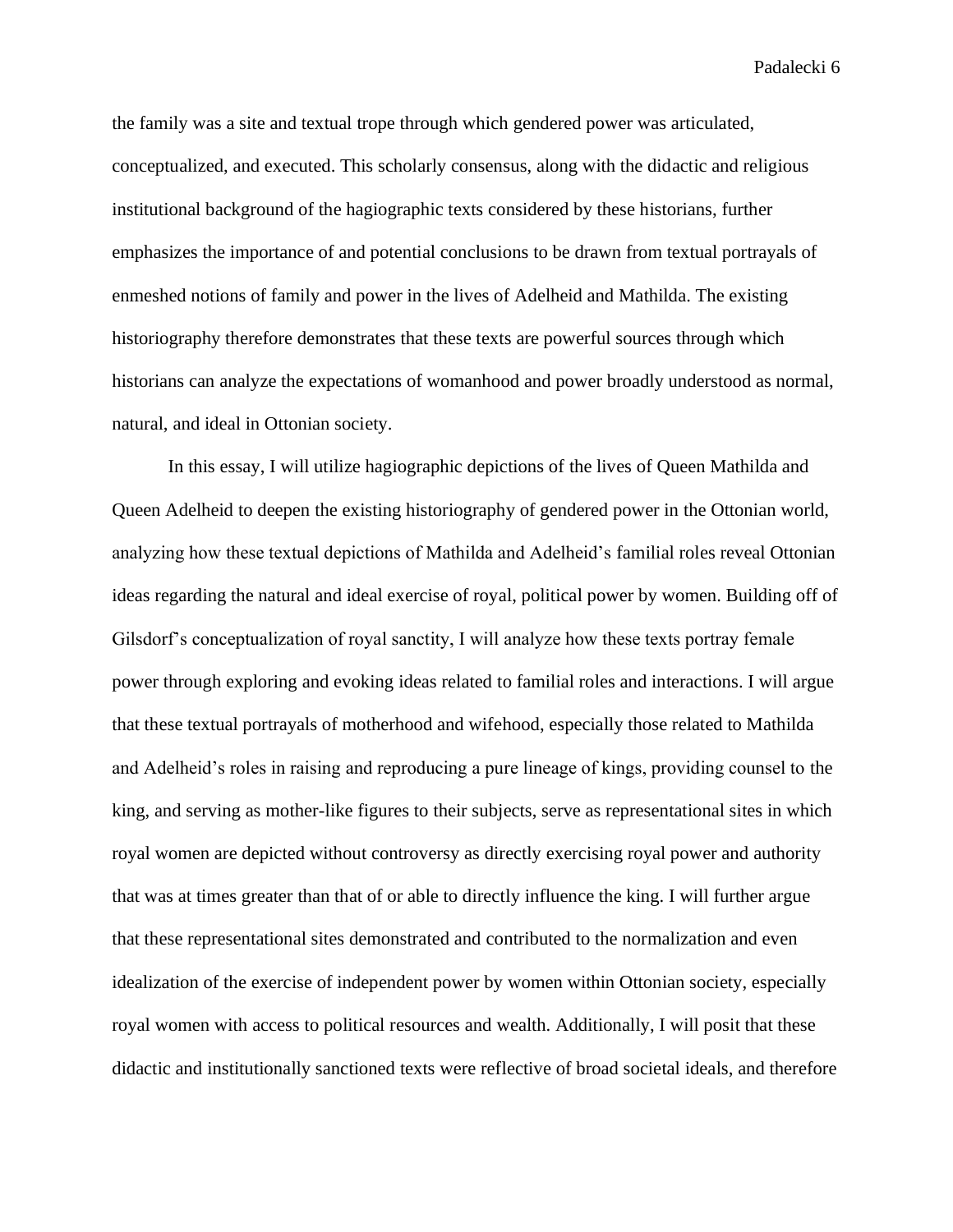constructed a broad and idealized representation of Ottonian womanhood rooted in the expression of autonomous power and authority within and through feminine roles within the family, sometimes even eclipsing the power assumed by their male family members and, in the case of Mathilda and Adelheid, royal counterparts. The royal women portrayed in these hagiographic texts, therefore, meet Mulder-Bakker and Madou's definition of holy mothers, revealing to historians that within Ottonian society, the roles of wife and mother were understood by major religious and royal stakeholders as powerful social roles through which women could, and should, assert independent power and authority sometimes equal to that of, above that of, or directly upon even the king himself.

One of the most prominent means through which the family is rendered as a space of autonomous feminine power in these texts is the portrayal of Queen Adelheid and Queen Mathilda's relationships to their husbands during their time as kings. Specifically, these holy queens are portrayed as primary counsels to the king who possessed a special power to use their emotional relationship to the king and compassionate disposition towards those who were oppressed or sentenced to harsh judgments to sway the opinions of the king and therefore enact their will directly on royal matters. This is especially emphasized in the portrayal of Queen Mathilda in *The "Later" Life of Queen Mathilda* as she receives the dying words of her beloved husband, King Henry I. As Henry speaks to Mathilda, aware that he is nearing death, he says the following regarding their overall relationship and her important role in his life: "We are grateful that you diligently tempered our wrath, gave us sound counsel in every situation, frequently drew us away from iniquity and towards justice, and diligently urged us to have mercy upon the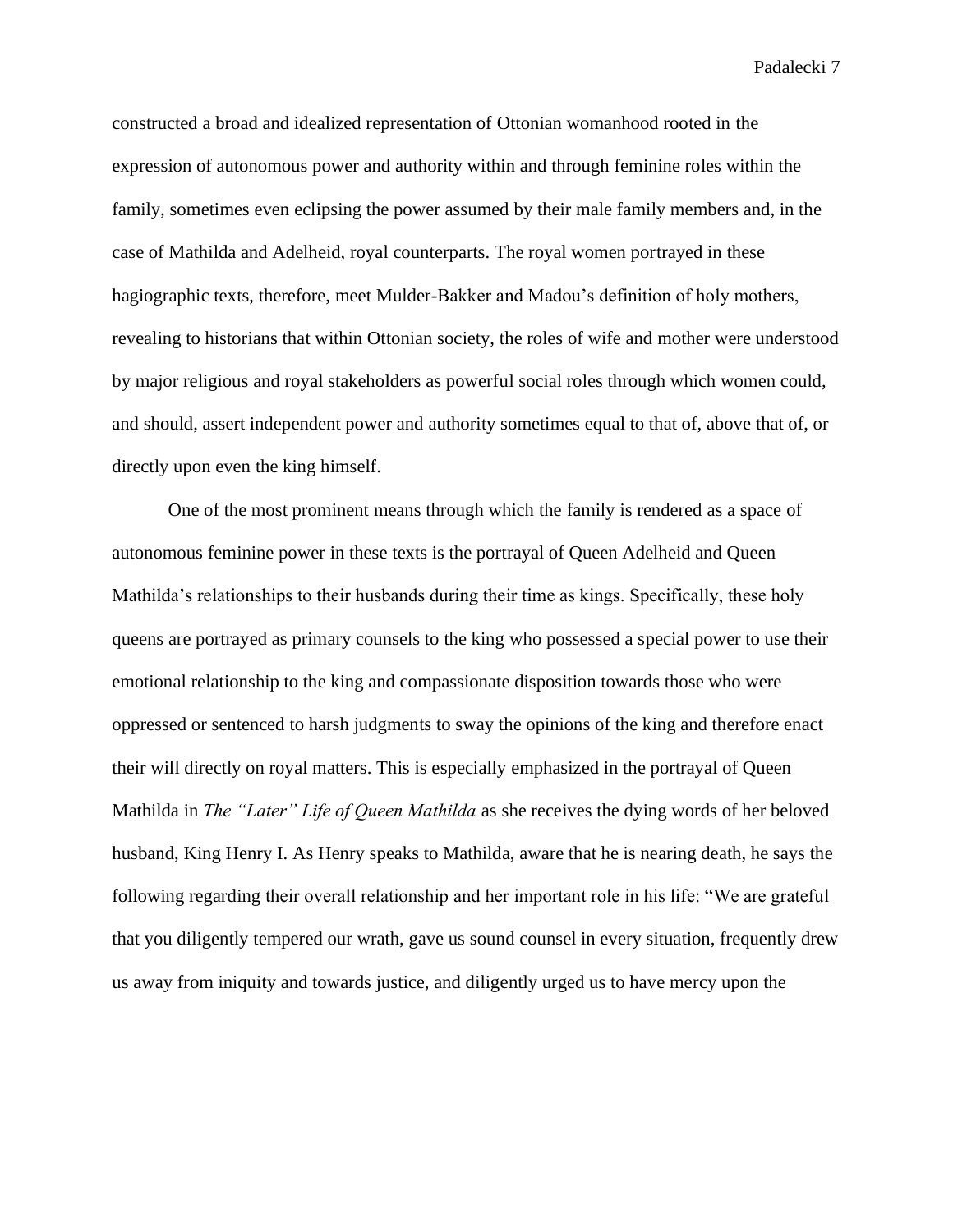oppressed."<sup>14</sup> This reference to Mathilda tempering the wrath of ruling men, giving sound counsel informed by the values of mercy and justice, and eventually managing to convince the king to follow her advice despite his wrath paints a picture of royal life in which the queen had a direct influence on how the king dealt with conflict, crime, and punishment as part of his royal governance, therefore portraying her exercise of direct political power as profound, noncontroversial, and highly desirable.

This example of direct political power within the royal marital unit, however, does not just demonstrate a neutral and nondescript mechanism of counsel-giving between husband and wife; rather, the language that portrays this counsel as oriented towards justice and "mercy upon the oppressed" makes it distinctly clear that this exercise of power and influence over the king was directly rooted in the caring, feminine, and maternal virtues attributed to holy women like Mathilda.<sup>15</sup> This portraval also references distinctly feminized notions of the queen's duty as an intercessor between the king and subjects who were oppressed, accused of crimes, or in need of mercy.<sup>16</sup> Finally, because the speech quoted above comes from the king himself and is rendered as one of the last things he ever says, it is imbued by the anonymous author of this text with a large amount of authority and importance; the message of welcome, well-informed, and impactful female influence and power over the king with regards to his royal governing is officially endorsed by the king himself on his deathbed. This distinctly feminized and emphasized textual message regarding the importance of the exercise of political influence by Queen Mathilda on her husband's governance thus underscores the royal marital unit as a site in

<sup>14</sup> Anonymous, "The "Later" Life of Queen Mathilda," in *Queenship and Sanctity: The Lives of Mathilda and the Epitaph of Adelheid*, ed. Sean Gilsdorf (Washington, D.C.: The Catholic University of America Press, 2004), 98.

<sup>15</sup> Anonymous, "The "Later" Life of Queen Mathilda," 98; Jestice.

<sup>16</sup> Jestice, 113.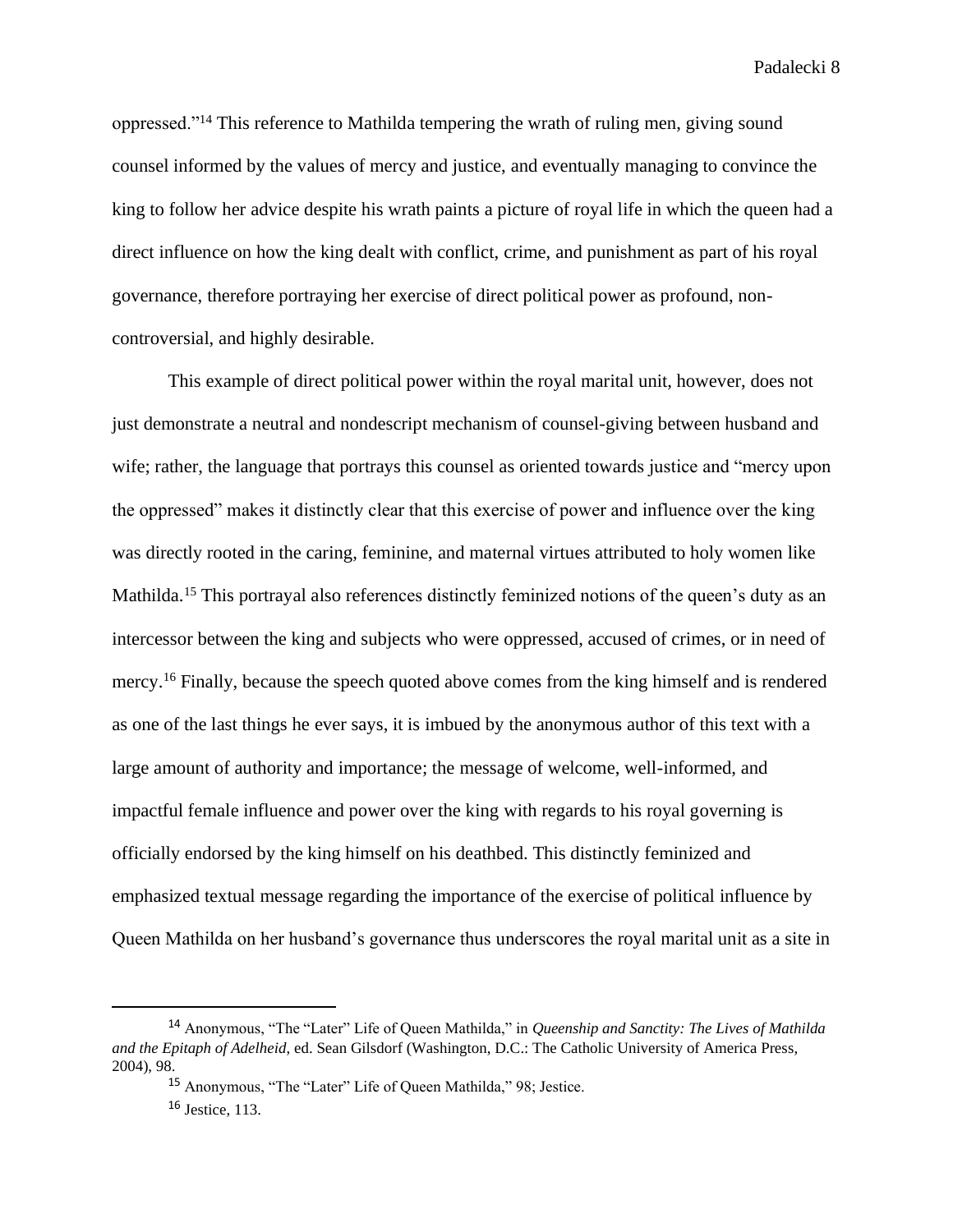which holy women like Mathilda were able to directly claim and exert their political will *through* and utilizing their femininity and interpersonal roles as wives, queens, and consorts to the king, not *despite* their gendered roles within the royal family.

Even more explicit forms of female power rendered through marital relationships with the king are also present in these texts. The marital unit between king and queen is portrayed as a direct relationship of equal co-governing in many instances throughout these texts. In *The "Older" Life of Queen Mathilda*, for example, the ruling union between Mathilda and her husband, King Henry I, is described as follows: "The king and his most worthy wife…looked after Christ's servants…they made countless gifts to every monastery on their itinerary…they also heeded divine counsel and devoted themselves to the construction of monasteries."<sup>17</sup> It has been established that funding, supporting, and visiting monasteries as sites of religious authority was a primary means through which royal and religious power was expressed by rulers during the Ottonian era.<sup>18</sup> Therefore, we can take this passage as direct evidence that, within the eyes of the religious authors of these texts, a situation in which the king and the queen conducted these important aspects of royal governance as partners in power who both consented and contributed to such actions was not just normal or expected, but also one of many exemplary features of the most powerful and holy of royal women. In this text, Mathilda is not portrayed as dependent upon nor merely a servant of the king; rather, "they," meaning Mathilda and Henry together, took on royal power as a united, egalitarian marital unit rather than as a subservient wife blindly following the authority of a powerful husband. This passage, therefore, provides direct textual evidence of the normalization and idealization of feminine power and egalitarianism within the

<sup>17</sup> Anonymous, "The "Older" Life of Queen Mathilda," in *Queenship and Sanctity: The Lives of Mathilda and the Epitaph of Adelheid*, ed. Sean Gilsdorf (Washington, D.C.: The Catholic University of America Press, 2004), 76-77.

<sup>18</sup> Gilsdorf, 28.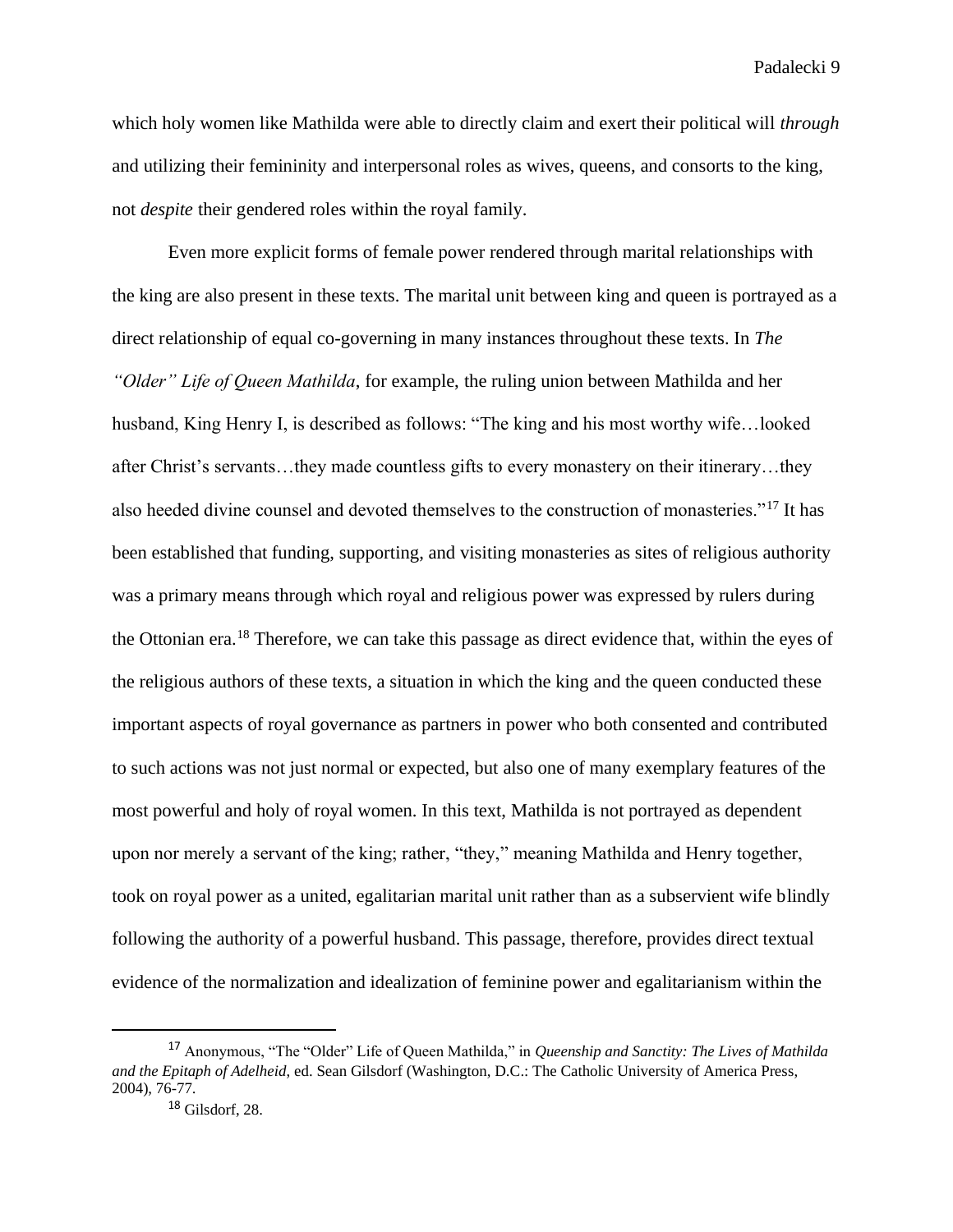marital unit and, for queens like Mathilda, the creation of a marital space that allowed for nearly equal expressions of autonomous royal power between husband and wife.

It is therefore clear that, whether through describing scenes in which Mathilda acted as a direct partner in royal power or used her affectionate relationship with the king to directly counsel him and exert her will on royal governance, these textual portrayals of royal women rendered the marital unit as a space in which women could, should, and did exert power over men and, in the case of royal women, the subjects they governed. This, paired with the didactic nature of these texts, suggests that the idea of the marital unit as a space that intersected with the administration of political rule and allowed for female empowerment and general egalitarianism between husband and wife was normalized, recognized, and perhaps even idealized throughout the Christian Ottonian society governed by the values endorsed by the institutions from which these texts emerged.

As previously mentioned, the position of Mathilda and Adelheid as wives to the king is not the only familial role that is relevant in these textual portrayals of female power. Rather, the ways in which these texts portray Mathilda and Adelheid as mothers to kings also reveal much about Ottonian conceptions of feminine power within the intersections between their royal and familial lives. One means through which this is often portrayed in these texts is through discussions and portrayals of Mathilda and Adelheid as stewards and literal reproducers of a pure and pious lineage of legitimate Ottonian rulers. This literary trope appears throughout all three of these texts and serves the purpose of using the exalted, exemplary, and saint-like nature of these powerful holy women to justify and legitimize the power of future male leaders produced and raised by female ancestors of such a noble disposition. This is especially true of Queen Adelheid, who is described literally by Odilo of Cluny as "this mother of emperors, who profited so many"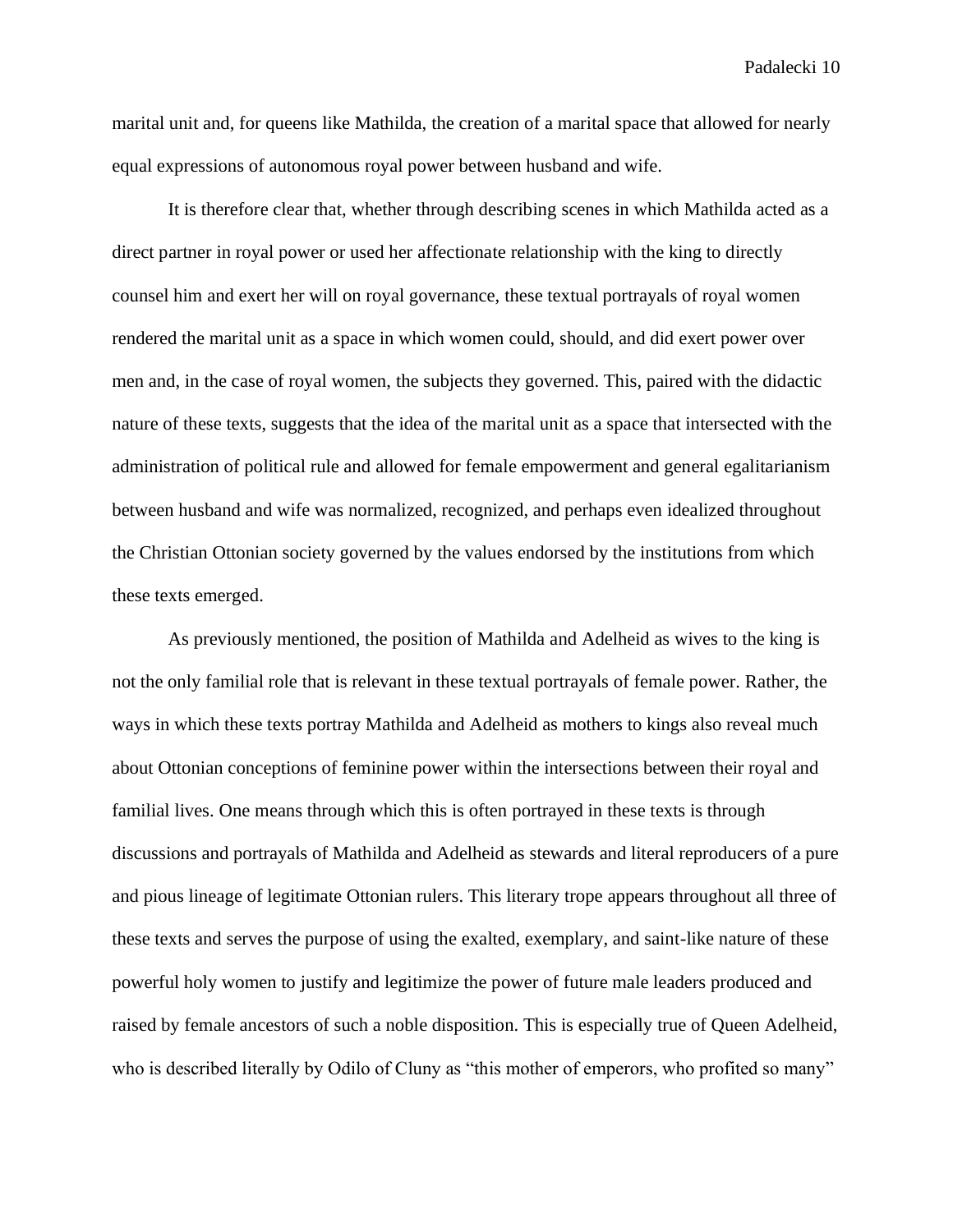by producing and raising a lineage of many important rulers in the Ottonian world, including her grandson, King Otto III, for whom she served as regent for several years.<sup>19</sup> This depiction imbues Adelheid's role as mother of kings with a great deal of power, presenting her as a woman intellectually capable of reproducing and shaping rulers worthy of the throne.

Queen Mathilda is also venerated as a producer of a pure and therefore rightfully empowered lineage. Her motherly love for her children, alongside her special piety, is frequently evoked as a reason for which her male descendants should be admired and recognized as leaders. This is especially the case for *The "Later" Life of Queen Mathilda*, which was written around the time in which King Henry II gained power as king in a controversial transfer of power to the Henrician line of the Liudolfing royal dynasty.<sup>20</sup> In this context, it is important to note how Henry and his ancestors' power and purity are emphasized utilizing language that depicts them as a part of Mathilda's lineage and recipients of her motherly love. Members of the Henrician line of the Liudolfing dynasty are described as the recipients of special love from Mathilda, including but certainly not limited to the following passage: "the all-powerful God…looked kindly upon the good deeds of King Henry and the most blessed Mathilda, and greatly increased them both with a wealth of most noble offspring…Henry…was of such astonishing beauty…he was especially loved by [Mathilda]." <sup>21</sup> Later in this text, the anonymous author also describes how Mathilda "desired that [Henry] should receive the kingdom," despite that it is her son, Otto, who eventually receives the crown.<sup>22</sup> In emphasizing that Mathilda, the pious and powerful royal

<sup>19</sup> Odilo of Cluny, "The Epitaph of Adelheid, 1002," in *Queenship and Sanctity: The Lives of Mathilda and the Epitaph of Adelheid*, ed. Sean Gilsdorf (Washington, D.C.: The Catholic University of America Press, 2004), 132.

<sup>20</sup> Gilsdorf, 48.

<sup>21</sup> Anonymous, "The "Later" Life of Queen Mathilda," 96.

<sup>22</sup> Anonymous, "The "Later" Life of Queen Mathilda," 96-97.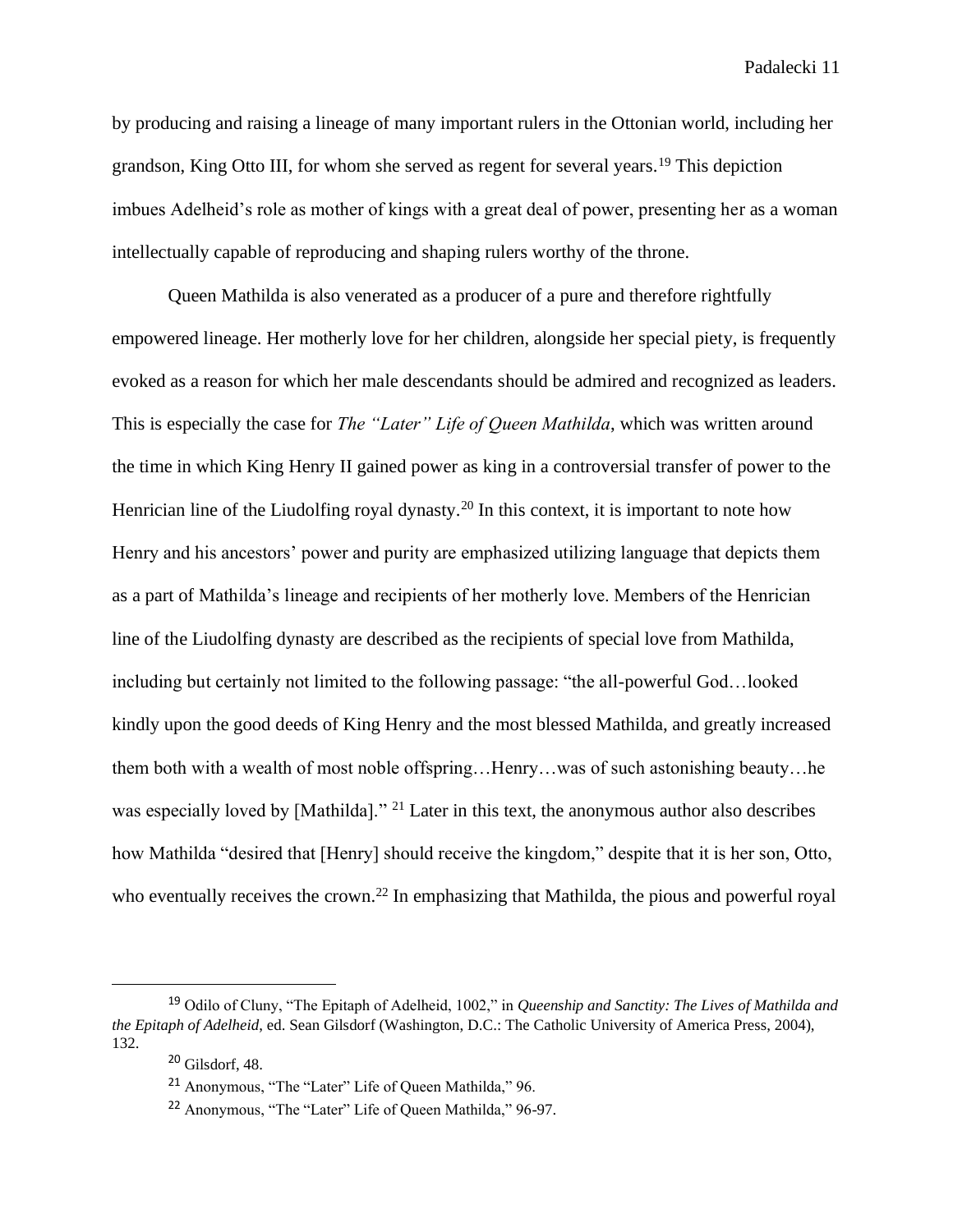Queen responsible for creating and whose greatness and saintliness justified the rule of the entire ruling family, especially loved and desired the royal power of the Henrician line emphasizes this historical context of struggles for legitimate Henrician claim to the throne in which these texts were created. Further, these depictions elucidate certain authorial desires, as these texts were written by members of religious institutions receiving support from the royal family, to justify the rule of their current royal leader and supporter, King Henry II, while simultaneously rendering Mathilda as a fully empowered royal mother and using her piety and power to prove the sanctity and legitimate rulership of all of her descendants.

These depictions, therefore, clearly must be considered in relation to the historical context in which these texts are situated. As previously discussed, prior to the rule of King Henry I, the Liudolfing dynasty was just one of several powerful families of dukes that held power in the early Ottonian world. Therefore, although they were certainly recognized as the ruling dynasty, the consolidated power of this family was still new and perhaps contentious due to the matrix of more dispersed power from which this single ruling family emerged. This, combined with the fact that, at least in the case of *The "Older" Life of Queen Mathilda* and *The "Later" Life of Queen Mathilda,"* these texts were written at the command and in honor of King Otto I and King Henry II respectively, suggests that these depictions of holy reproductive lineages likely served to justify the divine right of the Liudolfing dynasty's rule. That holy mothers were employed as the literary device through which the power of this holy lineage, sponsored by a pious, pure, and maternal reproductive figure, was justified, glorified, and legitimized, is very telling of the power associated with reproduction and motherhood in the Ottonian era. This literary strategy of endorsing royal power clearly locates power within the feminine role of, in the words of Odilo of Cluny, serving as the "mother of emperors," demonstrating that in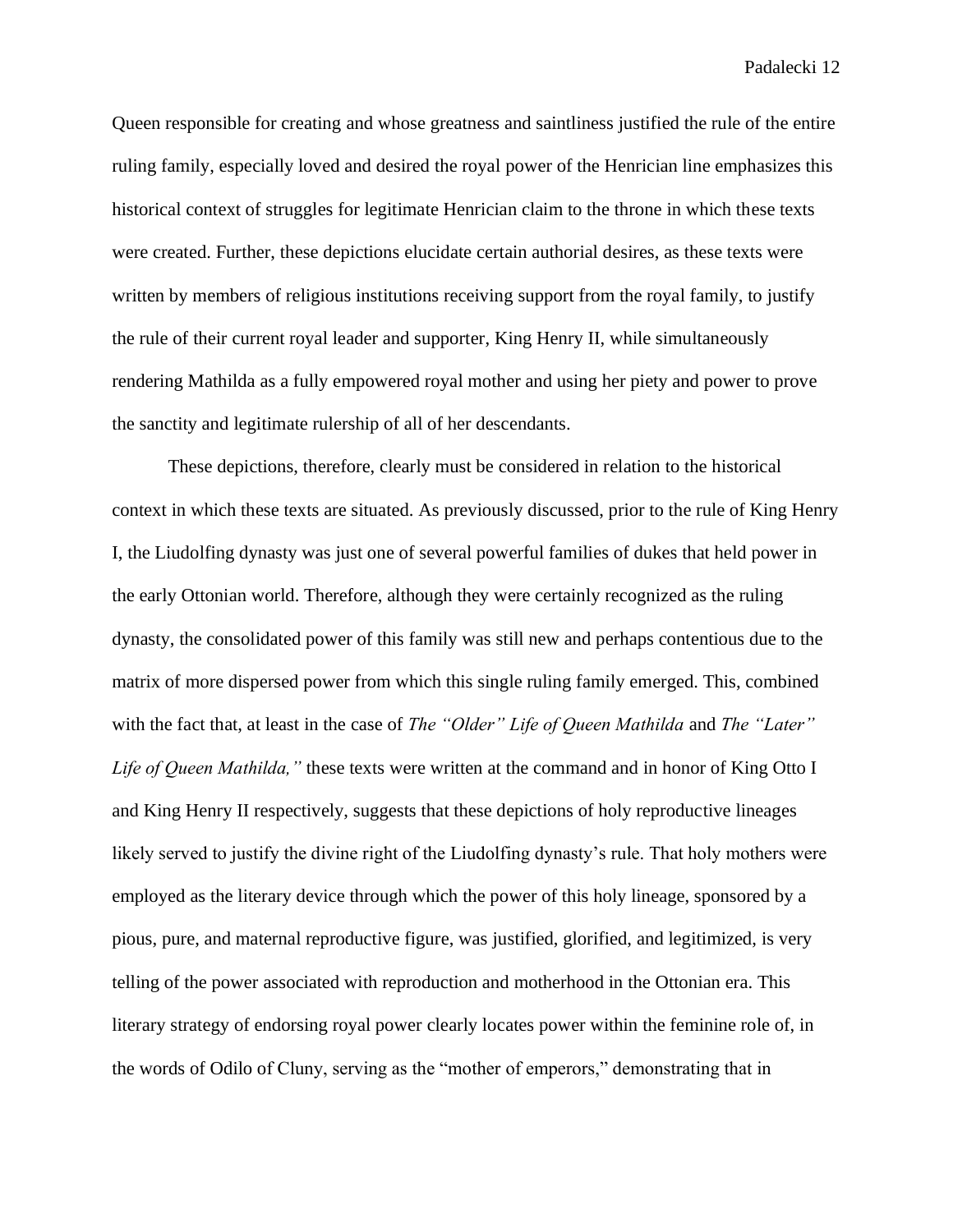Ottonian society, motherhood was a means through which women were understood as able to access autonomous power as leaders and literal producers of ruling men. Thus, these texts locate the power of even the most robust kings underneath the symbolic umbrella of presumed piety and power of their female ancestors who created and sponsored the lineage to which they belonged.<sup>23</sup>

Additionally, one cannot discuss portrayals of Queen Mathilda and Queen Adelheid as empowered royal mothers and wives without discussing the period during which Queen Adelheid served as regent on behalf of the young King Otto III after the death of his mother, Queen Theophanu. According to Phyllis Jestice, the time during which Adelheid (and Theophanu, for that matter) served as regent progressed with "surprisingly little question or opposition"<sup>24</sup> and represented a historical period during which these female leaders "had the necessary capital – influence, loyal servants, and sacred charisma – to…strengthen [the *reich*] so that when Otto III came of age he could peacefully assume power."<sup>25</sup> As direct royal leaders, they were able to exercise a great amount of direct political power as and through their role as royal mothers. This also corresponds to the brief portrayal of this episode within *The Epitaph of Adelheid.* Within this text, Adelheid's character as a leader is described as follows: "thoroughly just, strong, prudent, and extremely modest…she lived prosperously, ruling over worldly affairs with the help of the Lord."<sup>26</sup> Not only is Adelheid presented as a woman who was empowered through her relationship as grandmother to the young king, but she is also presented as a particularly competent leader who used her political power to bring religious ideals to fruition

<sup>&</sup>lt;sup>23</sup> Odilo of Cluny, 132.

<sup>24</sup> Jestice, 11.

 $25$  Jestice, 257.

 $26$  Odilo of Cluny, 132.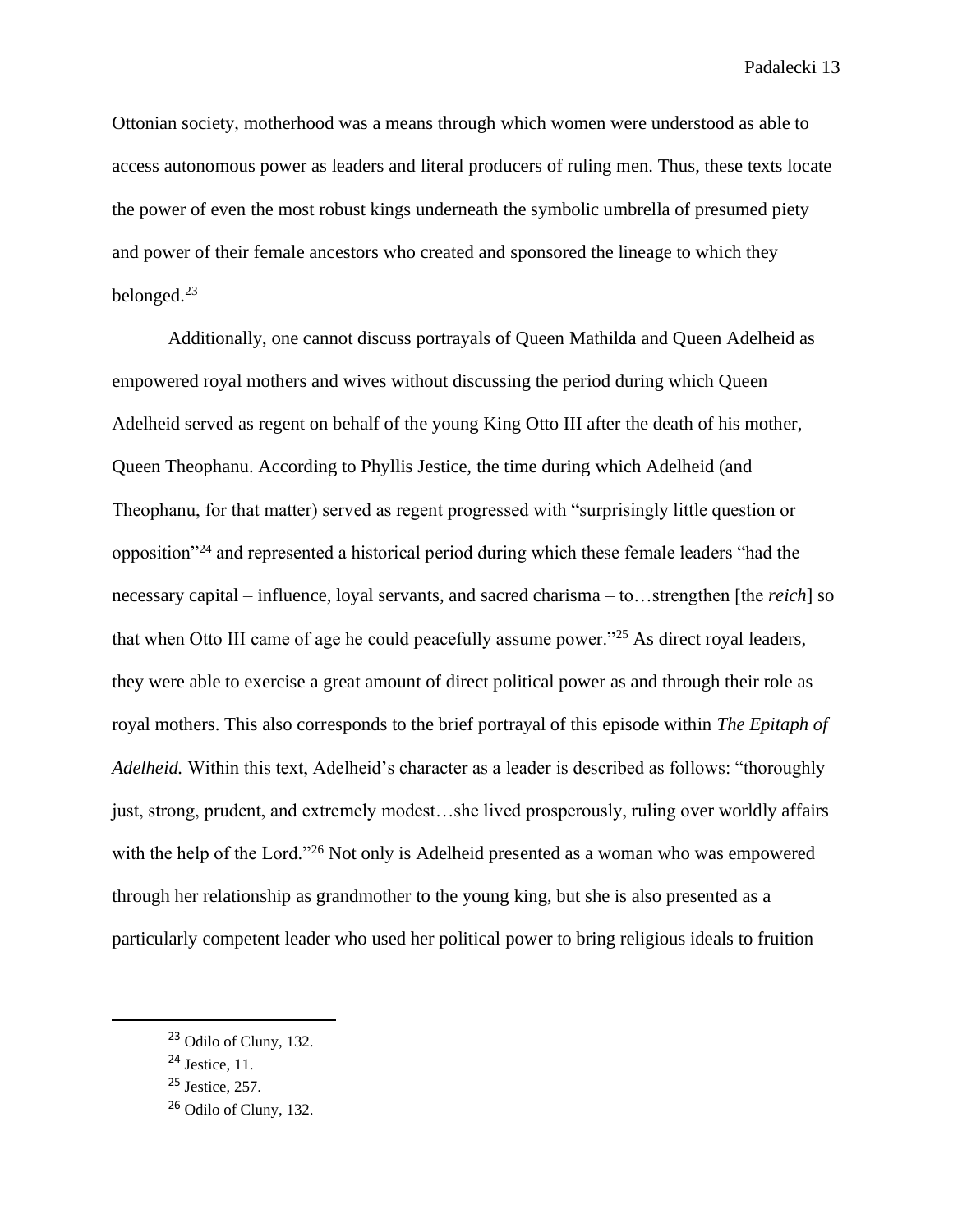lands as a woman pious enough to have a direct connection to the "help of the Lord."<sup>27</sup> This is, therefore, a textual depiction in which the role of motherhood and the family unit of the ruling dynasty are rendered as social spaces in which the practice of autonomous political power by ruling women over all subjects and directly on behalf of their young male descendants set to be king was not just unproblematic, but profound, desirable, and even somewhat common.

Further, the power of women like Mathilda and Adelheid is not just textually evoked within the literal practice of mothering and giving birth to young kings and pure descendants. Motherhood as a literary trope is also evoked by the authors of these hagiographic texts when describing the relationships that Queen Adelheid and Queen Mathilda had with their subjects, especially those studying, working, and practicing Christianity at the religious institutions that they and their royal counterparts founded and financially supported. This is thus one of the most explicit ways in which the royal power of these women (and therefore, their relationship with the subjects to whom they directly practiced rule and distributed royal resources) intersects with the idea of their maternal nature and the concept of motherhood. This relationship is especially evident in textual depictions of Mathilda's relationship to the Saxon convent of Nordhausen, a religious space which she founded and the place where she spent many of her final years.<sup>28</sup> In *The "Older" Life of Queen Mathilda*, her relationship to this convent is described using maternal terms; she is described as building the convent "from the ground up, and like a mother always [lavishing] the greatest care upon it."<sup>29</sup> This literary trope is also evoked frequently in *The Epitaph of Adelheid*, in which Odilo of Cluny devotes extensive space to describing Adelheid's maternal care of monastic institutions that she helped to found and materially maintain. She is

<sup>27</sup> Odilo of Cluny, 132.

 $28$  Gilsdorf, 16.

<sup>29</sup> Anonymous, "The "Older" Life of Queen Mathilda," 83.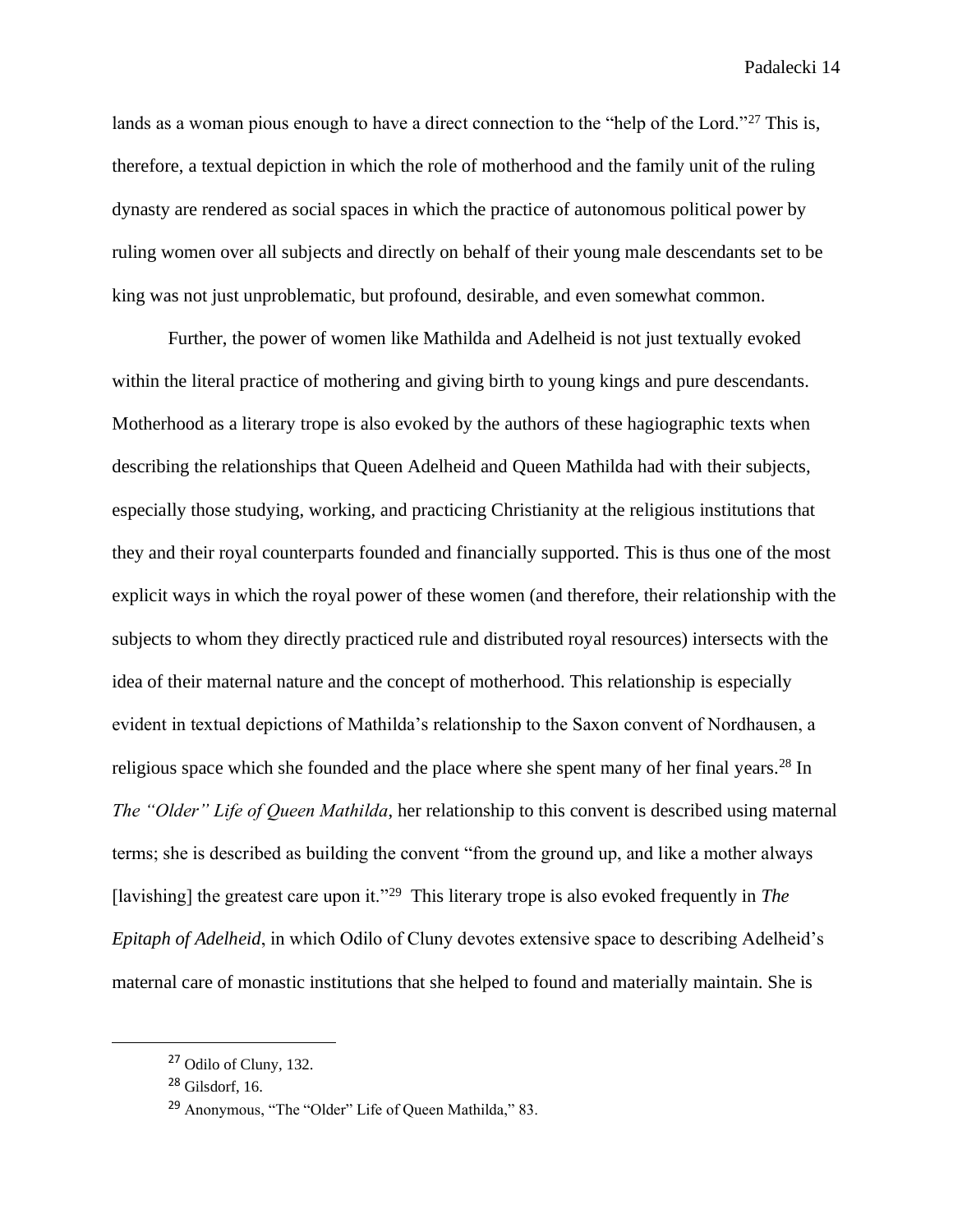described as "[striving] to provide for the needs of all," specifically devoting time and attention to monastic institutions like the monastery of Cluny "so that those serving God there would want for nothing."<sup>30</sup> In this textual depiction, even though the language of motherhood and maternalism is not directly evoked, Adelheid is still portrayed as a caring and mother-like figure to these servants of God, later described as eagerly providing "whatever worldly necessities happened to be needed by the brothers of serving God" for whom she cared deeply.<sup>31</sup>

This kind of motherly love is, therefore, not just related to the dedication that Mathilda and Adelheid possessed for providing materially for the religious institutions that they founded and supported. Rather, this was also portrayed as a loving, affectionate, and interpersonal relationship; this is especially evident in the textual depiction of the days leading up to Mathilda's death in *The "Later" Life of Queen Mathilda*. When Mathilda chooses to leave Nordhausen for the monastery Quendlinburg, "where God had preordained that her holy soul would be freed from its carnal prison," all of the nuns remaining in Nordhausen, "whom [Mathilda] always had loved with motherly affection," are described as "filled with great sorrow" to see her depart for the last time.<sup>32</sup> In drawing these connections between Mathilda and Adelheid's motherly affection and the support and patronage of the convent of Nordhausen and, in the case of Queen Adelheid, numerous religious institutions and monasteries, the authors of these texts (who, as previously discussed, were either likely or directly confirmed to have been constituents of the religious institutions described as receiving the motherly love of Mathilda and Adelheid) consciously tether the exercise of royal power through the construction and support of such religious institutions to the realm of motherly love and affection. This textual strategy

<sup>30</sup> Odilo of Cluny, 136.

<sup>&</sup>lt;sup>31</sup> Odilo of Cluny, 137.

<sup>32</sup> Anonymous, "The "Later" Life of Queen Mathilda," 122.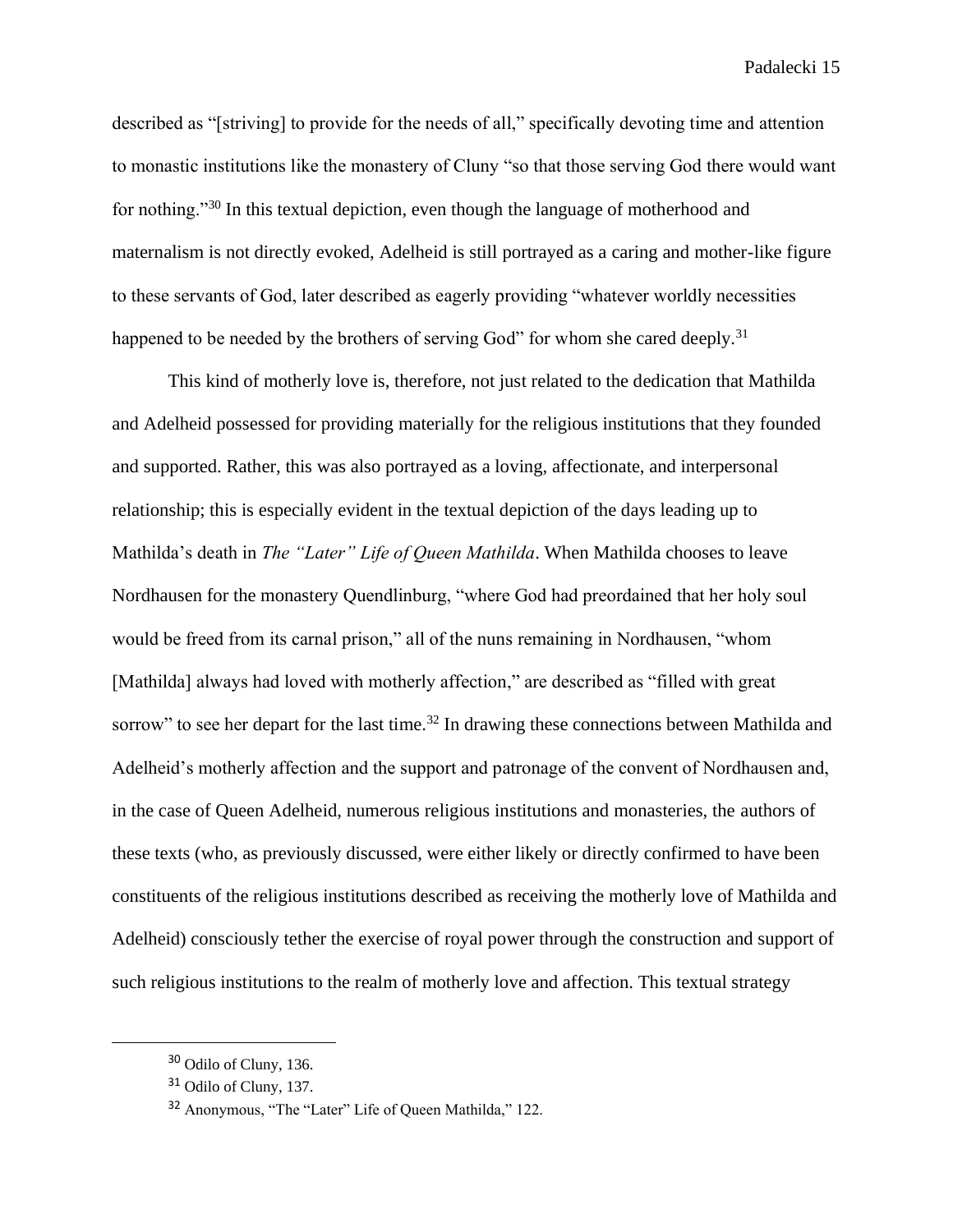therefore simultaneously encourages the descendants of Mathilda and Adelheid to whom these texts are addressed to continue supporting these beloved institutions of their holy ancestors, while also rendering motherhood as a symbolic and literal space through which this independent exercise of both royal and religious power by royal women was not only normalized but also valorized and praised as a holy and ideal manifestation of Ottonian womanhood.

This motherly description of the relationship between Mathilda and Adelheid and their subjects also extends beyond religious institutions, reflecting as well on Mathilda and Adelheid's relationship to all of their subjects as a broad class. This is emphasized in *The "Later" Life of Queen Mathilda*, in which the anonymous author portrays Queen Mathilda as one who provides "motherly love" to her subjects,<sup>33</sup> "[supervising] pilgrims, widows, and orphans like a mother with her children."<sup>34</sup> In *The Epitaph of Adelheid*, Odilo of Cluny also portrays Queen Adelheid as a mother-like figure responsible for providing for all of her royal subjects. He uses the language of motherhood when describing at length Adelheid's daily devotion to caring for the poor and providing alms to all of her subjects, stating that "she displayed…untiring devotion to the poor…the mother of all virtues."<sup>35</sup> In evoking the language of motherhood to depict the ways in which Adelheid and Mathilda utilized their royal power and resources to provide for their subjects, Odilo of Cluny and the anonymous author of the *Lives* of Queen Mathilda once again tethered the function and practice of motherhood and maternal care both symbolically and literally to the practice of royal power and, specifically, the autonomous and independent female exercise of this power through their direct distribution of royal wealth to those lacking resources. This is yet another means through which one can conceptualize these texts as rendering

<sup>33</sup> Anonymous, "The "Later" Life of Queen Mathilda," 95.

<sup>34</sup> Anonymous, "The "Later" Life of Queen Mathilda," 111.

<sup>35</sup> Odilo of Cluny, 142.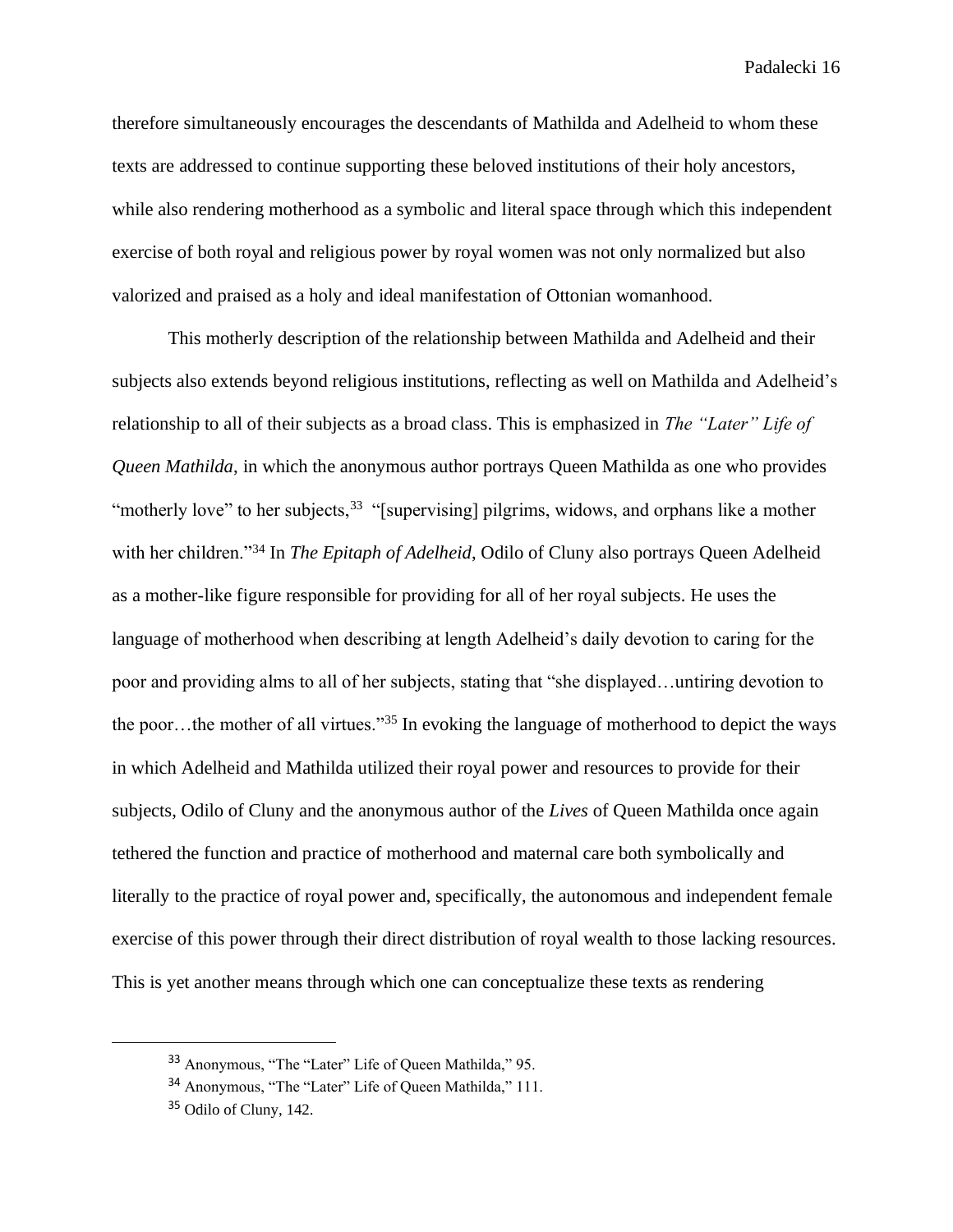motherhood and the royal family as a space in which women could and were even encouraged to, due to the didactic nature of these hagiographic texts, exercise autonomous and direct powers as women imbued with the feminine virtues of piety and compassion, rather than *despite* their sex. Motherhood and wifehood, then, can once again be seen as positions of empowerment and heightened potential for the expression of female power within these texts.

In summary, the textual analysis within this essay has demonstrated that, through their descriptions of the intersections of royal power and the familial roles of wifehood and motherhood occupied by royal women like Queen Mathilda and Queen Adelheid, the authors of these praising and didactic texts rendered motherhood and wifehood as distinctly feminine and interpersonal social spaces through which the power of women could and should be heightened, rather than diminished. I have argued that through portraying the ways in which Adelheid and Mathilda exercised political power through their counsel-like, influential, and even directly cogoverning relationships with their husbands, their maternal establishment of a pure and legitimized line of ruling descendants, their ability to serve as regent on behalf of young male descendants made king in their youth, and their maternal relationship with the subjects to whom they relegated both motherly love and royal resources, these authors actively tethered the exercise of royal power by women to notions of power within gendered notions of family roles. These authors thus crafted a familial and interpersonal notion of motherhood and wifehood that served as a representational, textual site in which the royal, political, and social power of these royal women could be equal to that of or even above the royal men in their lives, and, for a moment, complete, despite that scholars like Phyllis Jestice have characterized Ottonian society overall as one in which the doctrine of male dominance was still generally accepted.<sup>36</sup>

<sup>36</sup> Jestice, 1-17.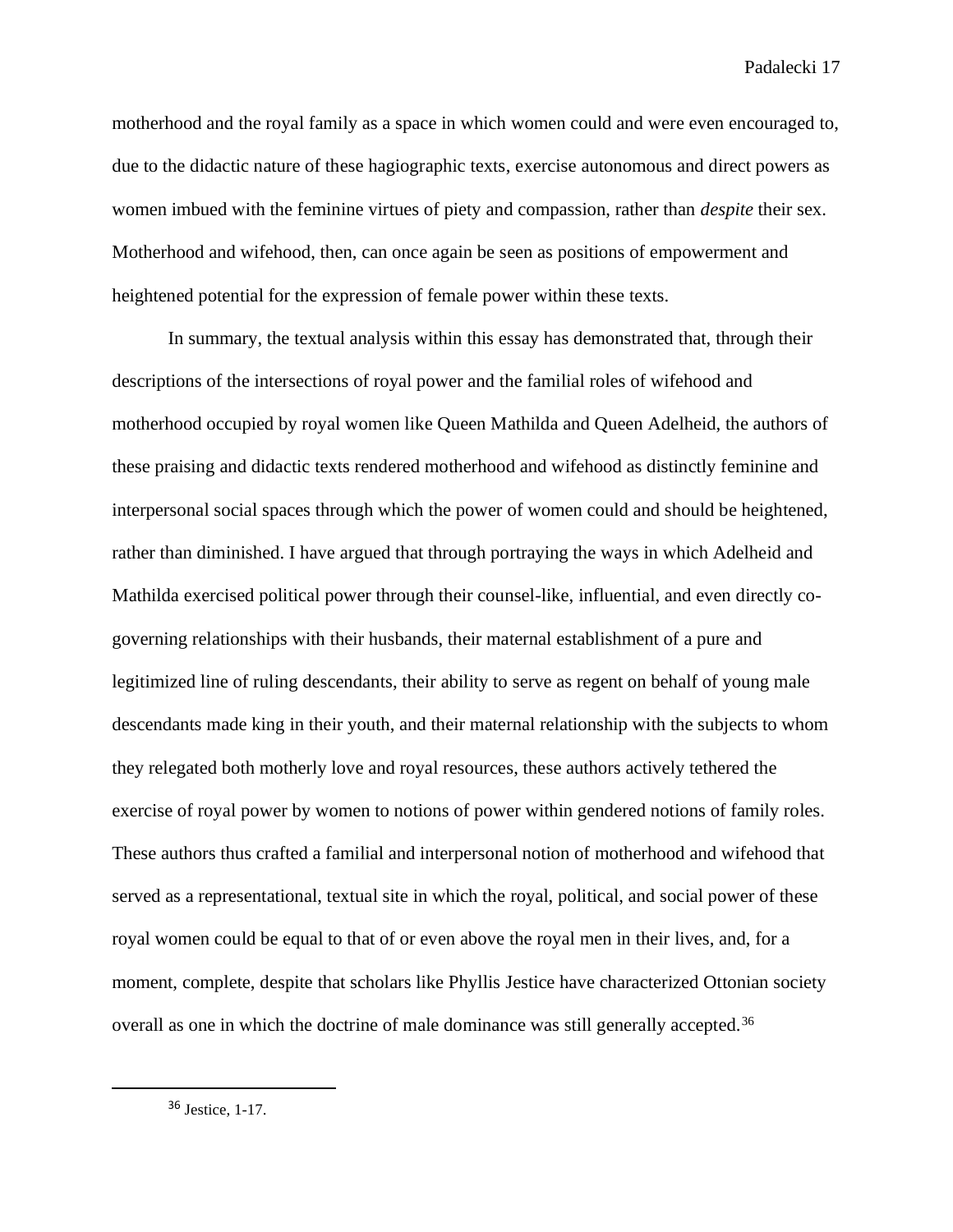Therefore, despite that one may be reticent to declare the tenth-century Ottonian world as a "golden era" of true gender equality across all spheres of society, these texts demonstrate a general understanding of the family and a woman's idealized role within it as a space in which power could and should be seized and exercised by women, even over the men in their lives.<sup>37</sup> These revelations about the intersections of political and interpersonal power from these texts invite historians and students alike to read in between the lines of official understandings of historical power, asking us to consider not just who was sitting on the highest throne at a certain point in time, but also how the decisions they made came about and how gendered power exercised in other spheres of their lives (for example, within their family unit) impacted these highest expressions of power. Further, although within the texts examined here, female empowerment is discussed specifically concerning royal women and their exercise of broad, great power, we must also remember that these texts were created with didactic intent, designed to be examples of piety to be emulated by all of those who could see themselves in Adelheid in Mathilda; in fact, Mathilda is directly described as having lived a life that "ought rightly to be imitated,"<sup>38</sup> by all members of Ottonian society. Therefore, these representations of the family as a space in which the exercise of power by women was not only normalized but idealized, welcomed, and even necessary can be assumed to reflect not just the idealized expression of power by royal women, but also the idealized expression of interpersonal power by everyday Ottonian women who likely read about and sought to imitate the kinds of relationships portrayed in these texts. These textual revelations, then, inform not just our understandings of the exercise of royal power by queens like Mathilda and Adelheid, but also our understandings of how

<sup>37</sup> Jestice, 4.

<sup>38</sup> Anonymous, "The "Later" Life of Queen Mathilda," 88.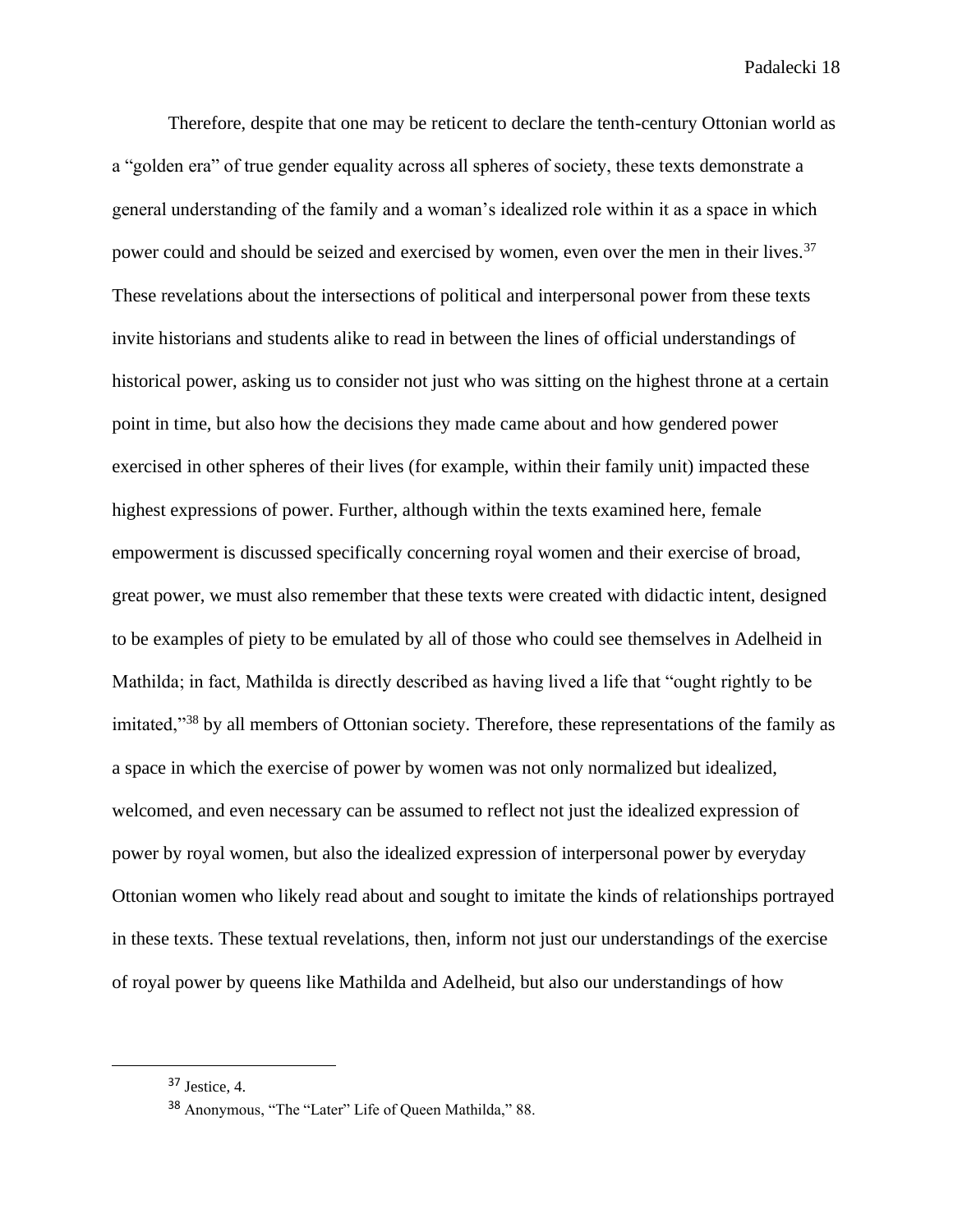Ottonian values of gender and power impacted common women as well as the rhythm and expression of interpersonal power present in their everyday lives.